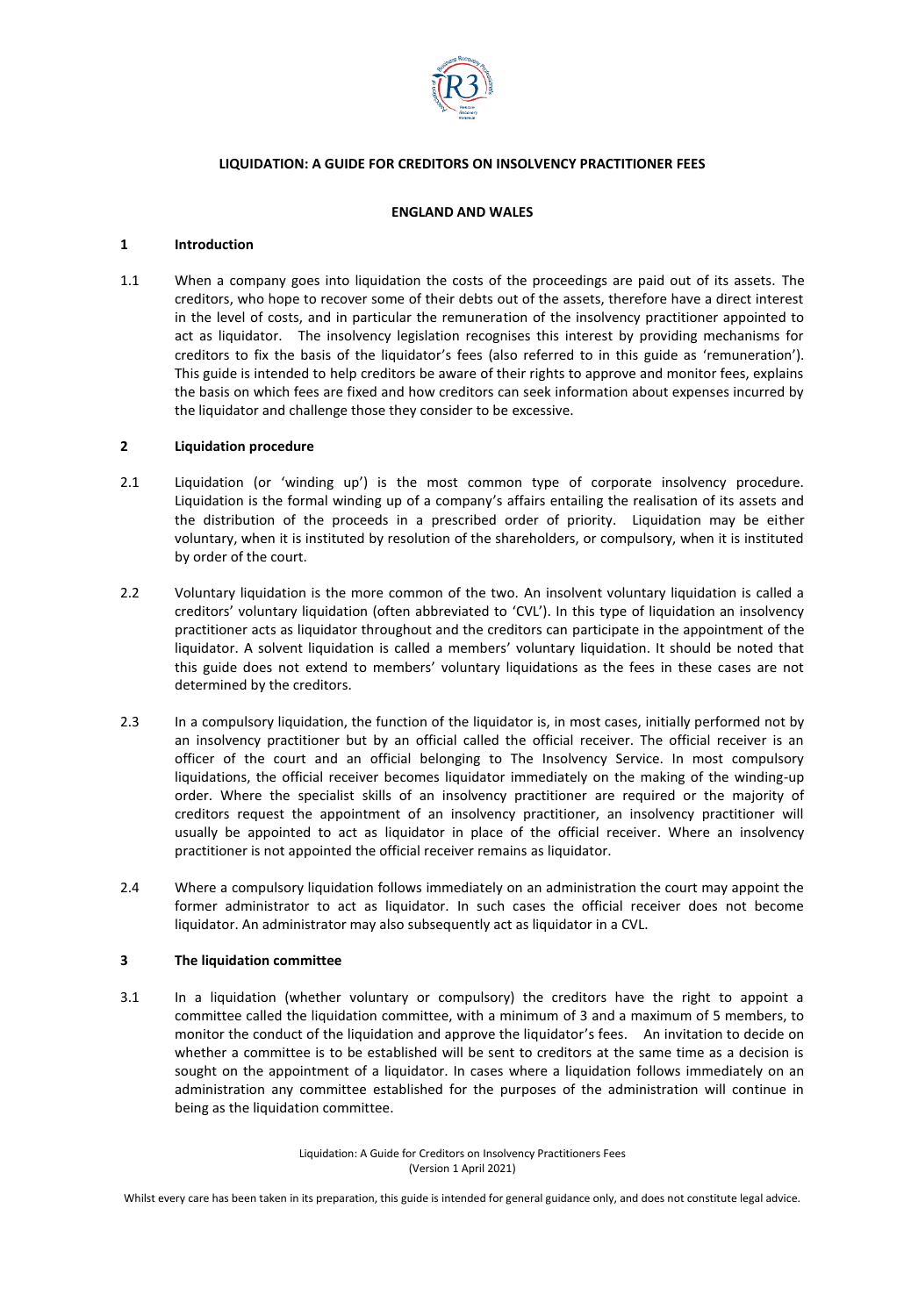

3.2 The liquidator must call the first meeting of the committee within 6 weeks of its establishment and subsequent meetings must be held either at specified dates agreed by the committee, or when requested by a member of the committee, or when the liquidator decides they need to hold one. The liquidator is required to report to the committee at least every 6 months on the progress of the liquidation, unless the committee directs otherwise. This provides an opportunity for the committee to monitor and discuss the progress of the insolvency and the level of the liquidator's fees.

## **4 Fixing the liquidator's fees**

### **4.1 Basis**

- 4.1.1 The basis for fixing the liquidator's fees is set out in Rule [18.16](https://www.legislation.gov.uk/uksi/2016/1024/article/18.16/made) of the Insolvency (England and Wales) Rules 2016. This Rule states that the basis of fees must be fixed:
	- as a percentage of the value of the assets which are realised, distributed or both, by the liquidator
	- by reference to the time properly given by the liquidator and their staff in attending to matters arising in the liquidation, or
	- as a set amount.
- 4.1.2 Any combination of these bases may be used to fix the fees and different bases may be used for different things done by the liquidator. Where the fee is fixed as a percentage, different percentages may be used for different things done by the liquidator.
- 4.1.3 Where remuneration is sought on more than one basis by the liquidator, it should be clearly stated to which part of the liquidator's activities each basis relates.
- 4.1.4 Payments to a liquidator from a liquidation should be fair and reasonable reflections of the work necessarily and properly undertaken in respect of the liquidator's appointment. These payments should not be approved by any party with whom the liquidator has a professional or personal relationship which gives rise to a conflict of interest. Those responsible for approving payments from a liquidation to a liquidator or their associates should be provided with sufficient information to enable them to make an informed judgement about the reasonableness of the liquidator's requests.
- 4.1.5 Information provided by the liquidator should be presented in a manner which is transparent, consistent throughout the life of the appointment and useful to creditors and other interested parties, whilst being proportionate to the circumstances of the appointment.

## **4.2 Advance information where fees are not based on time costs**

4.2.1 Prior to the determination of the basis of fees, the liquidator must give the creditors details of the work the liquidator proposes to undertake, and the expenses they consider will be, or are likely to be, incurred.

### **4.3 Fees estimates where fees are to be based on time costs**

4.3.1 Where the liquidator proposes to take fees based on time costs, they must first provide the creditors with detailed information in the form of a 'fees estimate'. A fees estimate is a written estimate that specifies –

> Liquidation: A Guide for Creditors on Insolvency Practitioners Fees (Version 1 April 2021)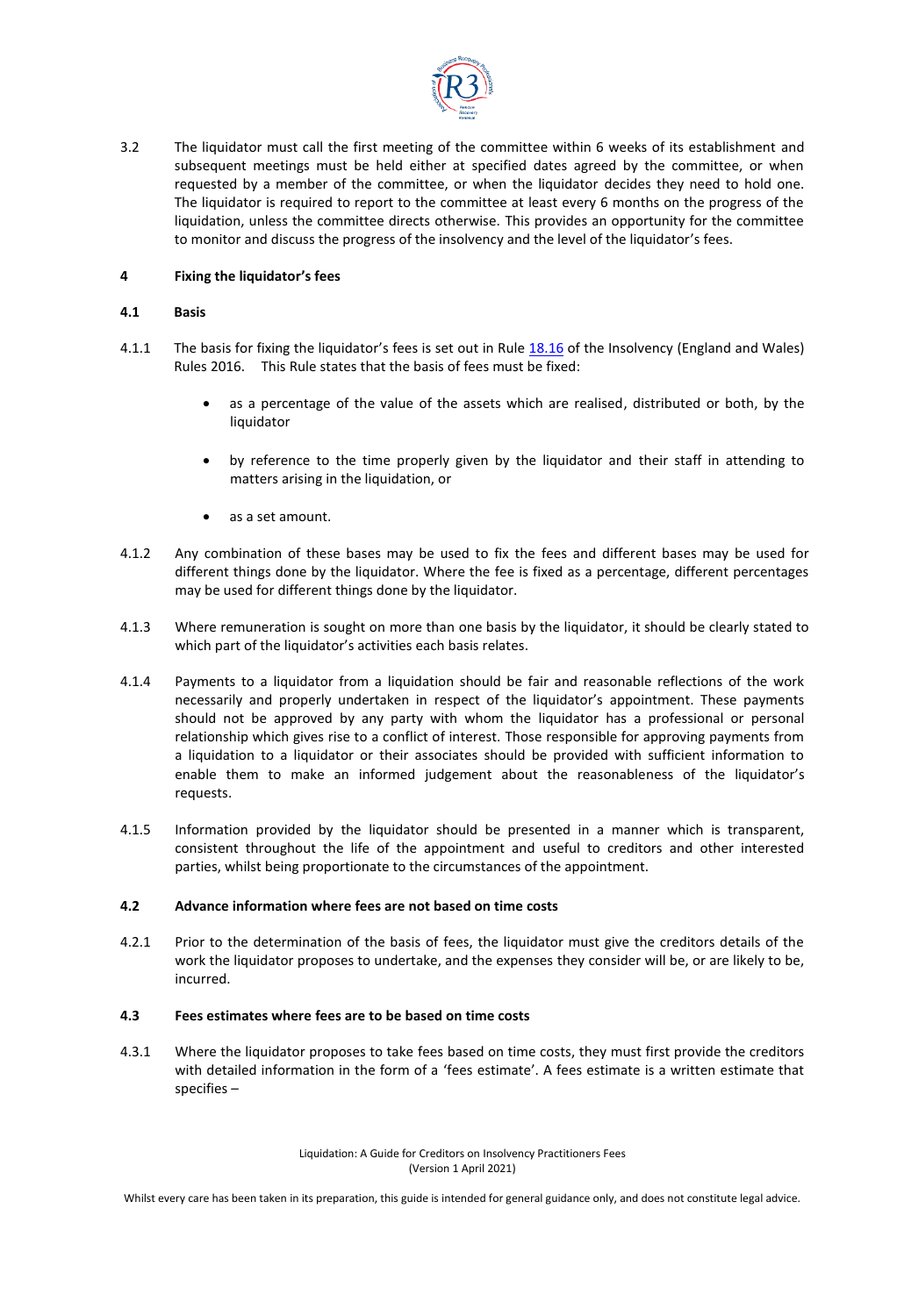

- details of the work the liquidator and their staff propose to undertake;
- the hourly rate or rates the liquidator and their staff propose to charge for each part of that work;
- the time the liquidator anticipates each part of that work will take;
- whether the liquidator anticipates it will be necessary to seek approval or further approval under the Rules; and
- the reasons it will be necessary to seek such approval.
- 4.3.2 When providing a fees estimate, the liquidator should supply that information in sufficient time for creditors (including when acting through a committee) to be able to make an informed judgement about the reasonableness of the liquidator's requests. Fees estimates should be based on all of the information available to the liquidator at the time that the estimate is provided.
- 4.3.3 In addition, the liquidator must give the creditors details of the expenses they consider will be, or are likely to be, incurred.

# **4.4 Who fixes the fees?**

- 4.4.1 It is for the liquidation committee (if there is one) to determine on which of these bases, or combination of bases, the fees are to be fixed. Where it is fixed as a set amount or a percentage, it is for the committee to determine the amount, percentage or percentages to be applied. Rule 18.16 says that in arriving at its decision the committee shall have regard to the following matters:
	- the complexity (or otherwise) of the case;
	- any responsibility of an exceptional kind or degree which falls on the liquidator in connection with the insolvency;
	- the effectiveness with which the liquidator appears to be carrying out, or to have carried out, their duties;
	- the value and nature of the property with which the liquidator has to deal.
- 4.4.2 If there is no liquidation committee, or the committee does not make the requisite determination, the liquidator's fees may be fixed by a decision of the creditors by a decision procedure. The creditors take account of the same matters as apply in the case of the committee.
- 4.4.3 If the fees are not fixed as above, it will be fixed in one of the following ways. In a CVL, it will be fixed by the court on application by the liquidator, but the liquidator may not make such an application unless they have first tried to get their fees fixed by the committee or creditors as described above, and in any case not later than 18 months after their appointment. In a compulsory liquidation, it will be calculated in accordance with a scale set out in the Rules.
- 4.4.4 Where the liquidation follows directly on from an administration in which the liquidator had acted as administrator, the basis of fees fixed in the administration continues to apply in the liquidation.

Liquidation: A Guide for Creditors on Insolvency Practitioners Fees (Version 1 April 2021)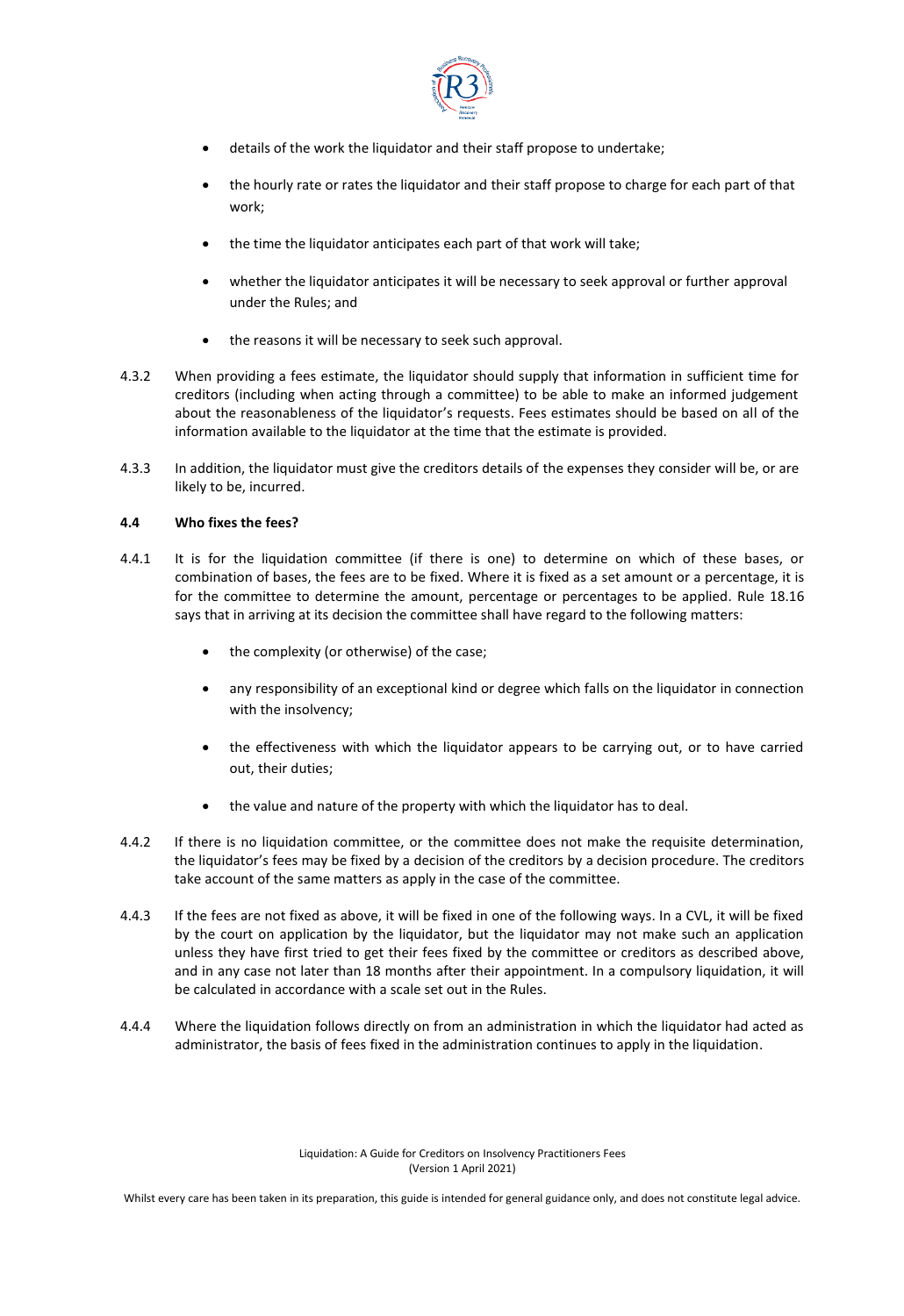

### **5. Review of fees**

5.1 Where there has been a material and substantial change in circumstances since the basis of the liquidator's fees was fixed, the liquidator may request that it be changed. The request must be made to the same body as initially approved the fees, and the same rules apply as to the original approval.

## **6 What information should be provided by the liquidator?**

## **6.1 General principles**

- 6.1.1 The liquidator should provide those responsible for approving the fees with sufficient information to enable them to make an informed judgement about the reasonableness of the liquidator's request. The information should be presented in a manner which is transparent, consistent throughout the life of the case and useful to creditors, while being proportionate to the circumstances of the case.
- 6.1.2 The liquidator should provide an indication of the likely return to creditors when seeking approval for the basis of their remuneration.
- 6.1.3 The liquidator should disclose:
	- a) all payments arising from the insolvency appointment to the liquidator or their associates;
	- b) the form and nature of any professional or personal relationships between the liquidator and their associates.
- 6.1.4 The liquidator should inform creditors and other interested parties of their rights under insolvency legislation, and should advise them how they may access suitable information setting out their rights within the first communication with them and in each subsequent report. An insolvency practitioner may provide information, including a fees estimate, within pre-appointment communications (such as when assisting directors in commencing a liquidation).
- 6.1.5 Where the liquidator sub-contracts work that could otherwise be carried out by the liquidator or their staff, this should be drawn to the attention of creditors and other interested parties with an explanation of why it is being done, what is being done, and how much it will cost.

### **6.2 Key issues**

- 6.2.1 The key issues of concern to those with a financial interest in the level of payments from the insolvency estate will commonly be:
	- the work the liquidator anticipates will be done, and why that work is necessary;
	- the anticipated payment for that work;
	- whether it is anticipated that the work will provide a financial benefit to creditors, and if so what anticipated benefit (or if the work provided no direct financial benefit, but was required by statute);
	- the work actually done and why that work was necessary;
	- the actual payment for the work;
	- Liquidation: A Guide for Creditors on Insolvency Practitioners Fees • whether the work has provided a financial benefit to creditors, and if so what benefit (or if the work provided no direct financial benefit, but was required by statute).

(Version 1 April 2021)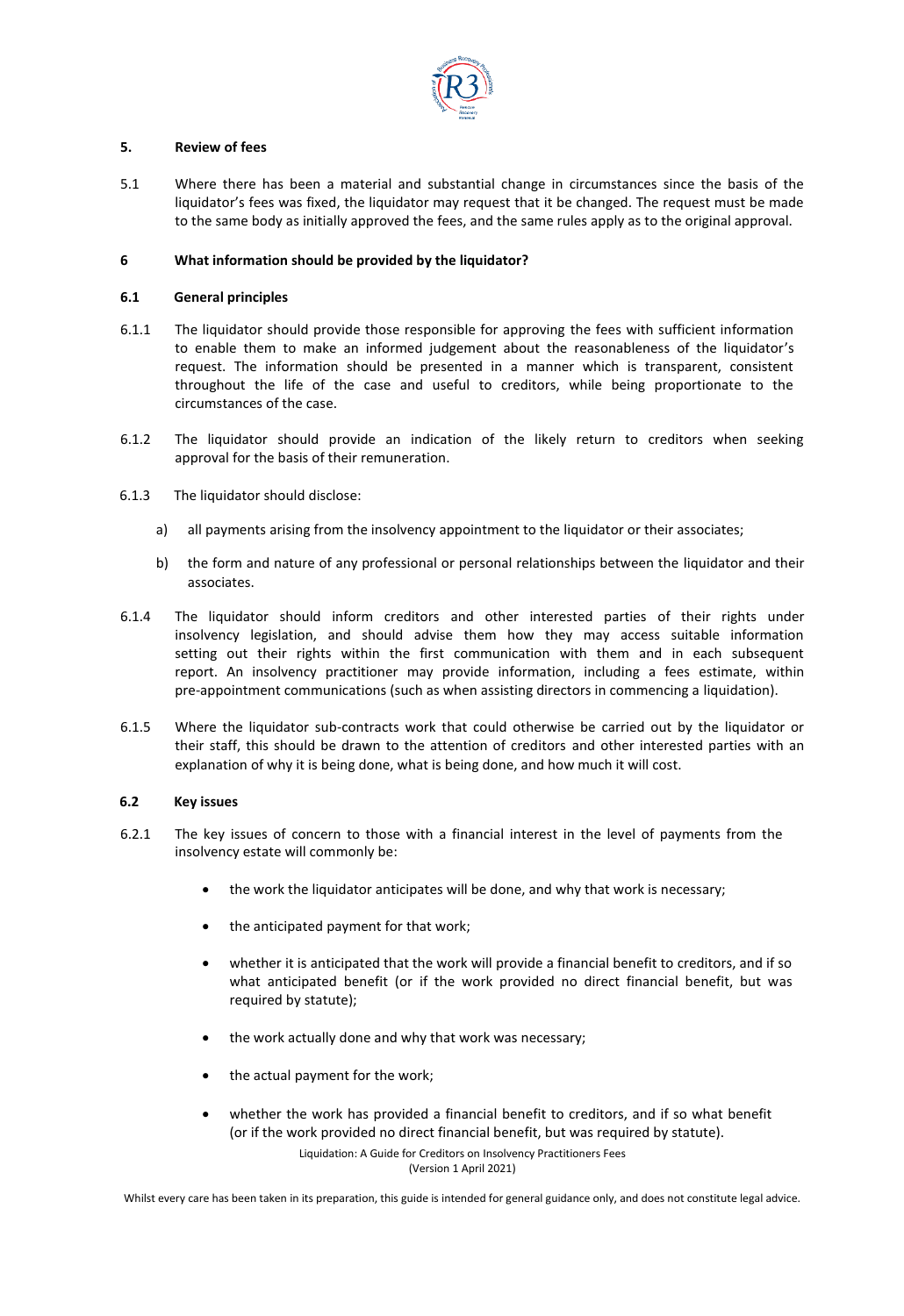

- 6.2.2 When providing information about payments from the liquidation, the liquidator should do so in a way which clearly explains the key issues. Narrative explanations should be provided to support any numerical information supplied. Such an approach allows creditors and other interested parties to better recognise the nature of a liquidator's role and the work they intend to undertake, or have undertaken, in accordance with the key issues.
- 6.2.3 When approval for a set fee or a percentage basis is sought, the liquidator should explain why the basis requested is expected to produce a fair and reasonable reflection of the work that the liquidator anticipates will be undertaken. Where a set amount or a percentage basis is being used, an explanation should be provided of the direct costs included. The liquidator should not seek to separately recover sums already included in a set amount or percentage basis fee and should be transparent in presenting any information.

## **6.3 Fee estimates**

- 6.3.1 When providing a fees estimate of time to be spent, creditors and other interested parties may find a blended rate (or rates) and total hours anticipated to be spent on each part of the anticipated work more easily understandable and comparable than detail covering each grade or person working on the appointment. The estimate should also clearly describe what activities are anticipated to be conducted in respect of the estimated fee.
- 6.3.2 The information provided in the fees estimate may not be presented on the basis of alternative scenarios or provide a range of estimated charges. However, for other payments that the liquidator anticipates will be, or are likely to be, made, it is acceptable to provide a range or repeat a range quoted by a third party, for example legal costs in litigation in any expense estimates.

## **6.4 Expenses**

- 6.4.1 Expenses are any payments from the liquidation which are neither a liquidator's remuneration nor a distribution to a creditor or a member. Expenses also include disbursements. Disbursements are payments which are first met by the liquidator, and then reimbursed to the liquidator from the liquidation.
- 6.4.2 Expenses are divided into those that do not need approval before they are charged to the liquidation (category 1) and those that do (category 2).
	- Category 1 expenses: These are payments to persons providing the service to which the expense relates who are not an associate of the liquidator. Category 1 expenses can be paid without prior approval.
	- Category 2 expenses: These are payments to associates or which have an element of shared costs. Before being paid, category 2 expenses require approval in the same manner as a liquidator's remuneration. Category 2 expenses require approval whether paid directly from the estate or as a disbursement.
- 6.4.3 When seeking approval of category 2 expenses, the liquidator should explain, for each expense, the basis on which the expense is being charged to the liquidation. If the liquidator has obtained approval for the basis of category 2 expenses, that basis may continue to be used in a sequential appointment where further approval of the basis of remuneration is not required, or where the liquidator is replaced.

Liquidation: A Guide for Creditors on Insolvency Practitioners Fees (Version 1 April 2021)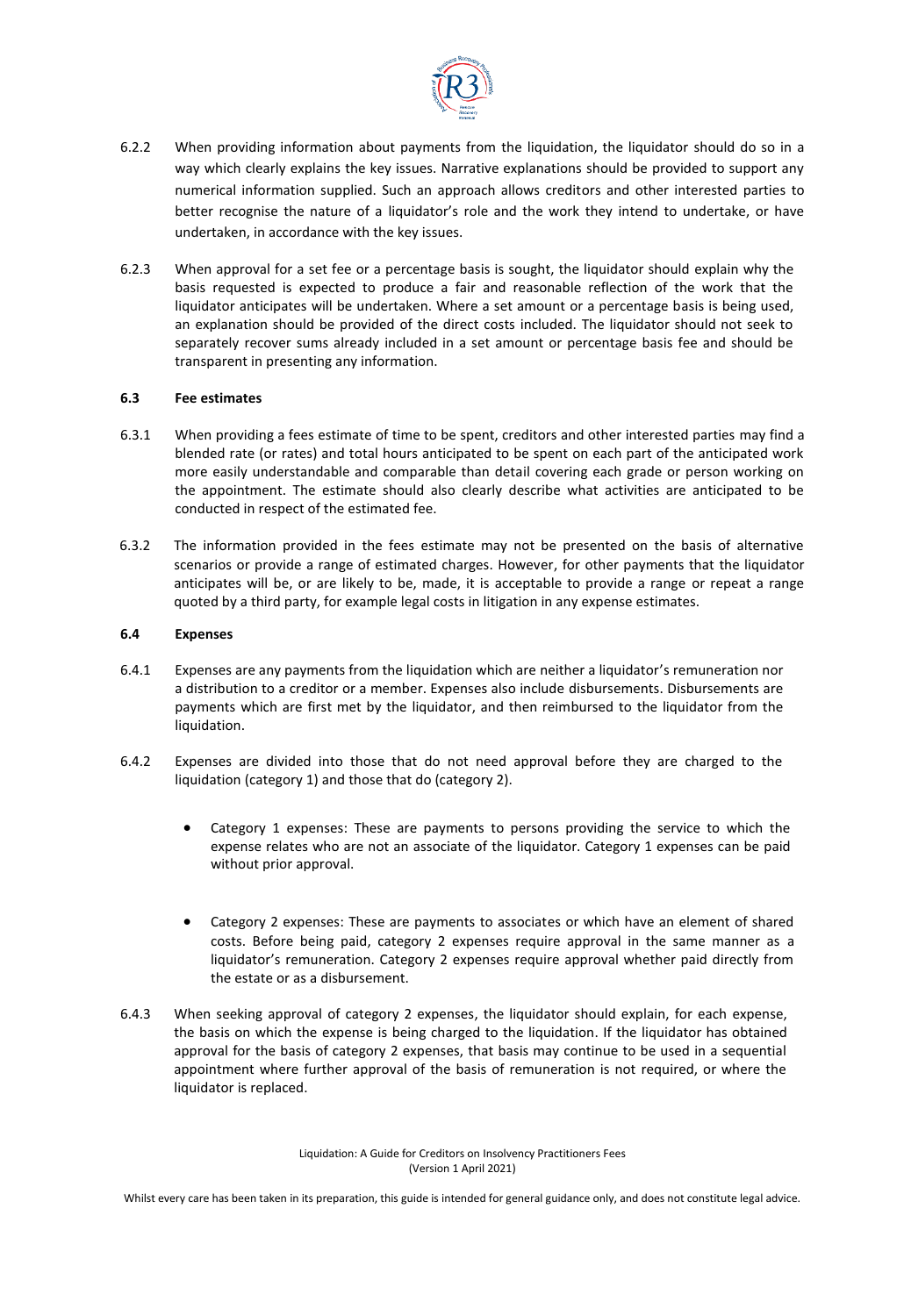

- 6.4.4 Any shared or allocated payments incurred by the liquidator or their firm are to be treated as category 2 expenses and approval sought before payment.
- 6.4.5 The following are not permissible as either remuneration or an expense:
	- a) an expense or any other charge calculated as a percentage of remuneration;
	- b) an administration fee or charge additional to a liquidator's remuneration;
	- c) the recovery of any overheads other than those absorbed in the charge out rates.

## **6.5 Payment of pre-appointment expenses**

- 6.5.1 The following categories of expenses may be paid out of the company's assets, either before or after the commencement of the liquidation, as an expense of the liquidation:
	- any reasonable and necessary expenses of preparing the statement of affairs
	- any reasonable and necessary expenses of the decision procedure or deemed consent procedure to seek a decision from the creditors on the nomination of a liquidator
- 6.5.2 If payment has not been made pre-commencement of the liquidation, payment may not be made to the liquidator or any associate of the liquidator, otherwise than with the approval of the liquidation committee, creditors or the court.
- 6.5.3 Disclosure should be made of amounts already paid to the liquidator in respect of pre-appointment costs, giving the amounts paid, the name of the payer, and its relationship to the estate and the nature of the payment.
- 6.5.4 Disclosure should follow the principles and standards as set out in this Guidance.

### **6.6 Realisations for secured creditors**

6.6.1 Where the liquidator realises an asset on behalf of a secured creditor and receives remuneration out of the proceeds (see paragraph 12.1 below), they should disclose the amount of that remuneration in any reports they send to creditors.

### **7. Exceeding the amount set out in the fees estimate**

- 7.1 Fees cannot be drawn in excess of the fees estimate without approval by the body which fixed the original basis of the fee. The request for approval must specify –
	- the reason why the liquidator has exceeded, or is likely to exceed, the fees estimate;
	- the additional work the liquidator has undertaken or proposes to undertake;
	- the hourly rate or rates the liquidator proposes to charge for each part of that additional work;
	- the time that additional work has taken or the liquidator anticipates that work will take;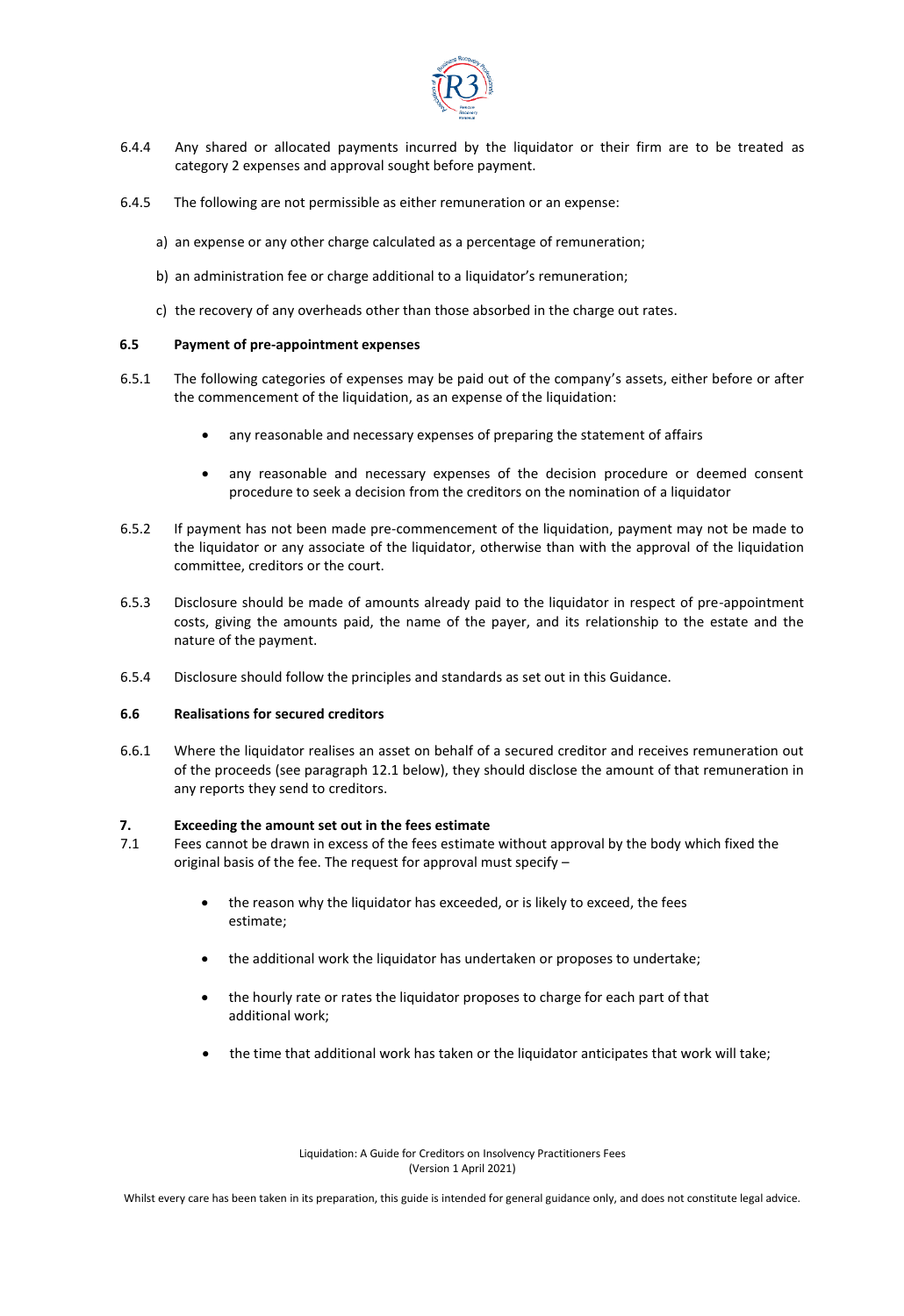

- whether the liquidator anticipates that it will be necessary to seek further approval; and
- the reasons it will be necessary to seek further approval.

## **8. Progress reports and requests for further information**

- 8.1 The liquidator is required to send annual progress reports to creditors. In addition to the items described above and especially those in paragraph 6.2.1, the reports must include:
	- details of the basis fixed for the fee of the liquidator (or if not fixed at the date of the report, the steps taken during the period of the report to fix it);
	- if the basis has been fixed, the fee charged during the period of the report, irrespective of whether it was actually paid during that period (except where it is fixed as a set amount, in which case it may be shown as that amount without any apportionment for the period of the report);
	- if the report is the first to be made after the basis has been fixed, the fee charged during the periods covered by the previous reports, together with a description of the things done during those periods, irrespective of whether payment was actually made during the period of the report;
	- if the fees have been fixed on a time costs basis, the actual hours and average rate (or rates) of the costs charged for each part of the work;
	- a statement of the expenses incurred by the liquidator during the period of the report, irrespective of whether payment was actually made during that period;
	- details of progress during the period of the report, including a summary of the receipts and payments during the period;
	- details of what needs to be done;
	- where appropriate, a statement setting out whether, at the date of the report
		- the fee expected to be charged is likely to exceed the fees estimate or any approval given;
		- the expenses incurred or expected to be incurred are likely to exceed, or have exceeded, the details given to the creditors prior to the determination of the basis of fees; and
		- the reason for that excess.
	- a statement of the creditors' rights to request further information, as explained in paragraph 8.2, and their right to challenge the liquidator's fees and expenses.
- 8.2 Within 21 days of receipt of a progress report, a creditor may request the liquidator to provide further information about the fees and expenses set out in the report. A request must be in writing and may be made either by a secured creditor, or by an unsecured creditor with the concurrence of at least 5% in value of unsecured creditors (including themselves) or the permission of the court.
- 8.3 The liquidator must provide the requested information within 14 days, unless they consider that:

Liquidation: A Guide for Creditors on Insolvency Practitioners Fees (Version 1 April 2021)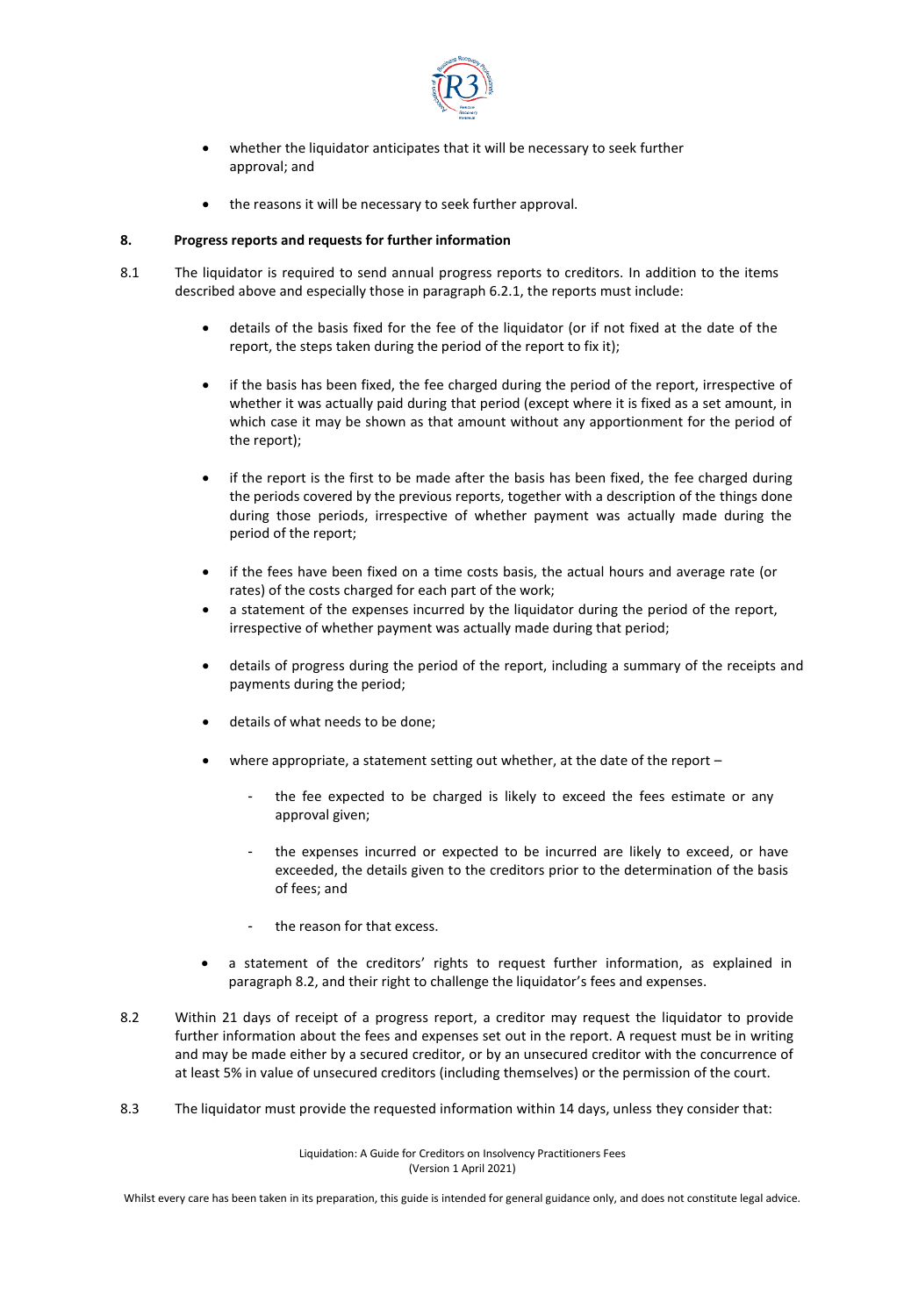

- the time and cost involved in preparing the information would be excessive, or
- disclosure would be prejudicial to the conduct of the liquidation or might be expected to lead to violence against any person, or
- the liquidator is subject to an obligation of confidentiality in relation to the information requested,

in which case the liquidator must give the reasons for not providing some or all of the information.

8.4 Any creditor may apply to the court within 21 days of the liquidator's refusal to provide the requested information, or the expiry of the 14 days' time limit for the provision of the information.

#### **9. Provision of information – additional requirements**

- 9.1 The liquidator must provide certain information about the time spent on the case, free of charge, upon request by any creditor, director or shareholder of the company.
- 9.2 The information which must be provided is
	- the total number of hours spent on the case by the liquidator or staff assigned to the case;
	- for each grade of staff, the average hourly rate at which they are charged out;
	- the number of hours spent by each grade of staff in the relevant period.
- 9.3 The period for which the information must be provided is the period from appointment to the end of the most recent period of six months reckoned from the date of the liquidator's appointment, or where they have vacated office, the date that they vacated office.
- 9.4 The information must be provided within 28 days of receipt of the request by the liquidator, and requests must be made within two years from vacation of office.
- 9.5 Requests for additional information about payments should be viewed upon their individual merits and treated by the liquidator in a fair and reasonable way. The provision of additional information should be proportionate to the circumstances of the appointment.

#### **10. What if a creditor is dissatisfied?**

- 10.1 Except in cases where there is a liquidation committee it is the creditors as a body who have authority to approve the liquidator's fees.
- 10.2 If a creditor believes that the liquidator's fees are excessive, the basis is inappropriate, or the expenses incurred by the liquidator are in all the circumstances excessive, the creditor may, provided certain conditions are met, apply to the court.
- 10.3 Application may be made to the court by any secured creditor, or by any unsecured creditor provided at least 10 per cent in value of unsecured creditors (including themselves) agree, or they have the permission of the court. Any such application must be made within 8 weeks of the applicant receiving the liquidator's progress report in which the charging of the fees or incurring of the expenses in question is first reported (see paragraph 8.1 above). If the court does not dismiss the application (which it may if it considers that insufficient cause is shown) the applicant must give the liquidator a copy of the application and supporting evidence at least 14 days before the hearing.

Liquidation: A Guide for Creditors on Insolvency Practitioners Fees (Version 1 April 2021)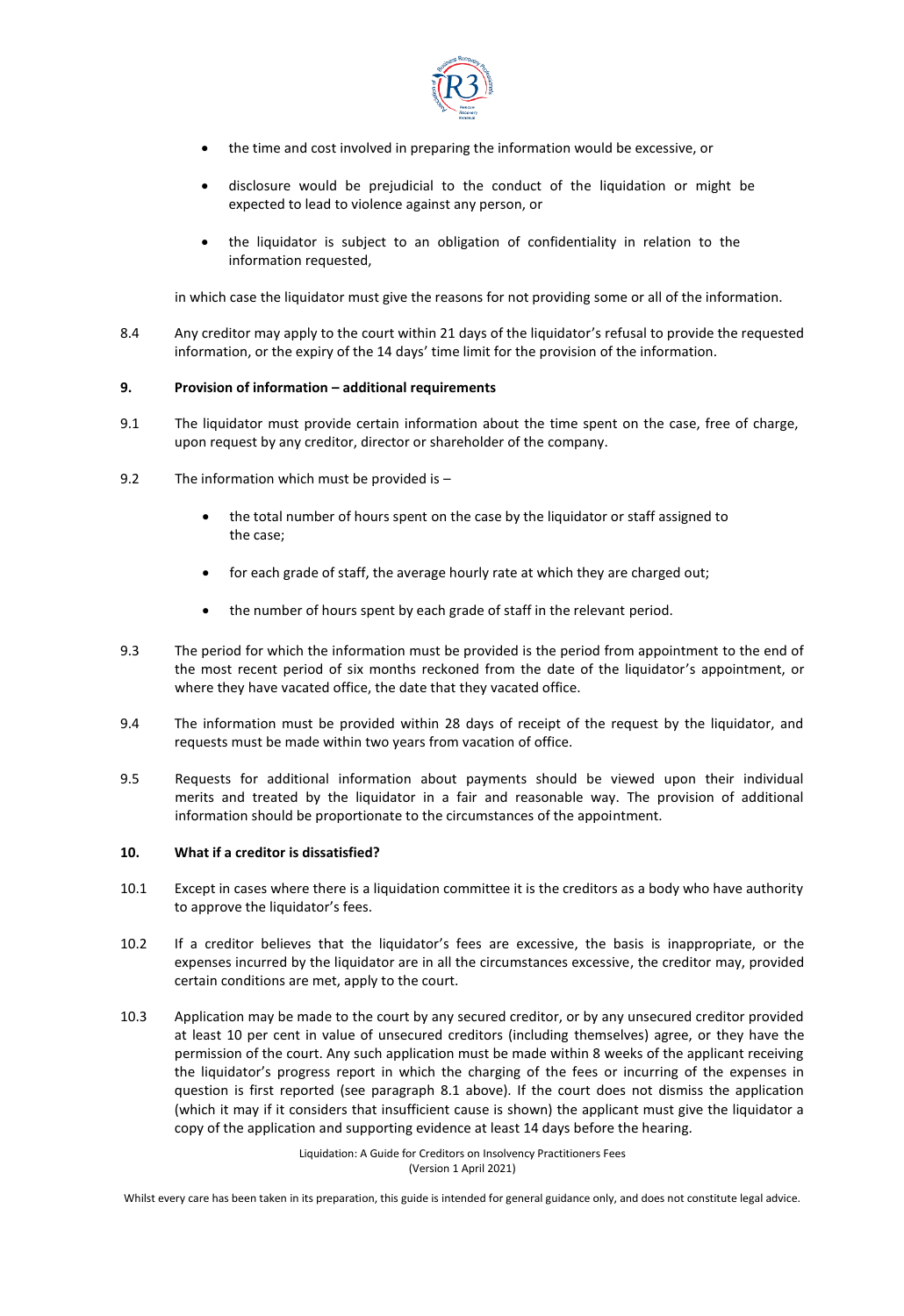

- 10.4 If the court considers the application well founded, it may order that the fees be reduced, the basis be changed, or the expenses be disallowed or repaid. Unless the court orders otherwise, the costs of the application must be paid by the applicant and not out of the assets of the insolvent company.
- 10.5 On receipt of the liquidator's final account, creditors have 8 weeks in which they may challenge the liquidator's fees and expenses as set out above.

### **11. What if the liquidator is dissatisfied?**

11.1 If the liquidator considers that the fee fixed by the liquidation committee, or in the preceding administration, is insufficient or that the basis used to fix it is inappropriate, the liquidator may request that the amount or rate be increased, or the basis changed, by decision of the creditors. If the liquidator considers that the fees fixed by the liquidation committee or the creditors, or in the preceding administration or in accordance with the statutory scale is insufficient, or that the basis used to fix it is inappropriate, they may apply to the court for the amount or rate to be increased or the basis changed. If the liquidator decides to apply to the court, they must give at least 14 days' notice to the members of the committee and the committee may nominate one or more of its members to appear or be represented at the court hearing. If there is no committee, the liquidator's notice of application must be sent to such of the creditors as the court may direct, and they may nominate one or more of their number to appear or be represented. The court may order the costs to be paid out of the assets.

## **12 Other matters relating to fees**

- 12.1 Where the liquidator realises assets on behalf of a secured creditor, the liquidator is entitled to be remunerated out of the proceeds of sale in accordance with a scale set out in the Rules. Usually, however, the liquidator will agree the basis of their fee for dealing with charged assets with the secured creditor concerned.
- 12.2 Where two (or more) joint liquidators are appointed it is for them to agree between themselves how the fee payable should be apportioned. Any dispute between them may be referred to the court, the committee or the creditors.
- 12.3 If a new liquidator is appointed in place of another, any determination, decision or court order which was in effect immediately before the replacement continues to have effect in relation to the remuneration of the new liquidator until a further determination, decision or court order is made.
- 12.4 Where the basis of the fees is a set amount, and the liquidator ceases to act before the time has elapsed or the work has been completed for which the amount was set, application may be made for a determination of the amount that should be paid to the outgoing liquidator. The application must be made to the same body as approved the fees. Where the outgoing liquidator and the incoming liquidator are from the same firm, they will usually agree the apportionment between them.
- 12.5 There may also be occasions when creditors will agree to make funds available themselves to pay for the liquidator to carry out tasks which cannot be paid for out of the assets, either because they are deficient or because it is uncertain whether the work undertaken will result in any benefit to creditors. Arrangements of this kind are sometimes made to fund litigation or investigations into the affairs of the insolvent company. Any arrangements of this nature will be a matter for agreement between the liquidator and the creditors concerned and will not be subject to the statutory rules relating to remuneration.